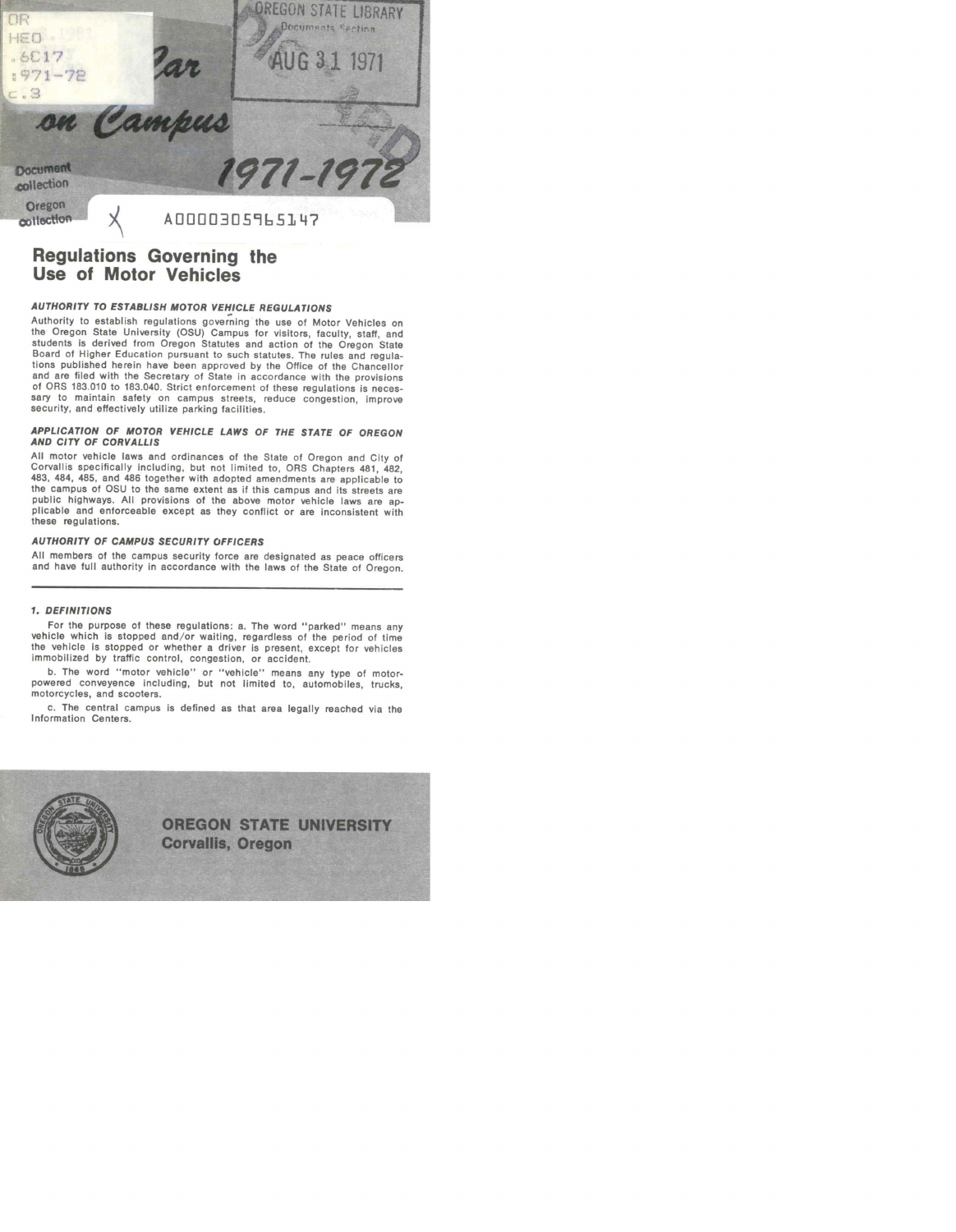#### 2. VEHICLE PERMITS

a. All faculty, staff, and students who have motor vehicles in their possession or control for use on the OSU campus and who use university-<br>owned and designated parking areas must display a current vehicle permit. Use of university streets, lanes, or parking areas without a properly dis-<br>played current OSU permit can result in a citation and a \$10 fine. (Provisions for visitors are covered in paragraph 4-k.)

b. Faculty, staff, and students wishing to park vehicles on campus at any time, except as provided in paragraphs 4-g and 6-g, must obtain appropriate permits.

c. Permits must be attached to the vehicles for which they are issued.

d. Purchased permits for automobiles must be permanently affixed to the left side of the front and rear bumpers. Permits for motorcycles and scooters must be affixed on the left side of the vehicle in a readily visible place. All expired permits must be removed or covered. If a vehicle is disposed of, permits must be removed.

e. Student permits normally shall be purchased during academic registration. Faculty, staff, and students unable to obtain permits during academic registration may obtain permits from the Office of the Traffic Committee, Room B 006, Administration Building, phone 754-2583.

#### 3. DRIVER RESPONSIBILITY

a. All persons operating motor vehicles on campus are responsible for knowing and adhering to the regulations stated herein. The regulations are enforced at all times.

b. The responsibility for locating a legal parking space rests with the operator of the motor vehicle. Lack of space is not a valid excuse for violating any OSU parking regulation.

c. In the event of conflict between signs or markings and printed regulations, the signs or markings shall be followed.

d. OSU does not assume responsibility for any motor vehicle or its contents parked on OSU property or its environs. Individuals assume all risk of accident and property loss, for injury to persons, and for property damage.

e. The status of the vehicle driver limits the area where the vehicle may park during the hours of 7:00 a.m. to 5:00 p.m. on weekdays.

#### 4. PERMITS AND PARKING AREAS

a. STAFF PERMITS may be purchased by academic personnel with the rank of Professor, Associate Professor, Assistant Professor, Research Associate, or 1.00 Full Time Equivalent (FTE) Instructors and Research Assistants. Staff Permits also may be purchased by employees who have worked continuously in the Oregon State System of Higher Education since October 1, 1963, and by classified employees whose state or federal salary is equivalent to or exceeds \$800 per month. (1) The fee for a Staff Permit is \$30 per academic year. The permit is good through the summer term  $\frac{2:100 \text{ a.m.}}{4}$  and bill almometry in an added cost. (6) Special courtesy permits for vehicles which do not at no additional charge and will expire on September 30, 1972. (2) Emeritus and retired personnel may be issued a Staff Permit without charge upon application at the Traffic Committee Office. (3) Vehicles displaying Staff<br>Permits may park in any university parking area from 6:00 a.m. to 2:00 a.m. of the following day provided all posted signs are observed. (4) Students are not permitted to drive vehicles with Staff Permits within the central campus during the hours of 7:00 a.m. to 5:00 p.m. on weekdays, except as provided in paragraph 4-g.

b. LIMITED STAFF PERMITS may be purchased by any faculty and classified employees including those qualified for a Staff Permit and by graduate students employed at least .6 FTE. (1) The fee for a Limited Staff Permit is \$20 per academic year. The permit is good through the summer term at no additional charge and will expire on September 30, 1972. (2) Vehicles displaying Limited Staff Permits may park in all designated areas except those reserved for Staff Permits from 6:00 a.m. to 2:00 a.m. of the following day provided all posted signs are observed. (3) Staff areas may be utilized from 5:00 p.m. to 2:00 a.m. of the following day and from 6:00 a.m. Saturdays, Sundays, and holidays until 2:00 a.m. of the following day. (4) Students are not permitted to drive vehicles with Limited Staff Permits within the central campus during the hours of 7:00 a.m. to 5:00 p.m. on weekdays, except as provided in paragraph 4-g.

c. STUDENT PERMITS may be purchased by students who live off campus and wish to bring vehicles to the campus. (1) The fee for a Stu- dent permit is \$18 per academic year. The permit is good through the summer term at no additional charge and will expire on September 30, 1972. (2) Vehicles displaying Student Permits may park in student areas and residence hall areas from 6:00 a.m. to 2:00 a.m. of the following day.

(3) Staff and Limited Staff areas may be utilized from  $5:00$  p.m. to  $2:00$  a.m. of the following day on week days, and from  $6:00$  a.m. Saturdays, Sundays, and holidays until 2:00 a.m. of the following day, (4) Students are not permitted to drive vehicles with Student permits within the central campus during the hours 7:00 a.m. to 5:00 p.m. on weekdays, except as provided in paragraph 4-g.

d. RESIDENCE HALL PERMITS may be purchased by students living in campus housing and who wish to bring vehicles on the campus. (1) The fee for a Residence Hall Permit is \$18 per academic year. The permit is good through the summer term at no additional charge and will expire on September 30, 1972. (2) Vehicles displaying Residence Hall Permits may park in Residence Hall areas at any time and in student areas from 6:00 a.m. to 2:00 a.m. the following day. (3) Staff and Limited Staff areas may be utilized from 5:00 p.m. to 2:00 a.m. of the following day on weekdays and from 6:00 a.m. on Saturdays, Sundays, and holidays until 2:00 a.m. of the following day. (4) Students are not permitted to drive vehicles with Residence Hall permits within the central campus during the hours 7:00 a.m. to 5:00 p.m. on weekdays, except as provided in paragraph 4-g.

e. MOTORCYCLE AND SCOOTER PERMITS may be purchased for a fee of \$8 per academic year. The permit is good through the summer term at no additional charge and will expire on September 30, 1972. Motorcycles and scooters will be parked and driven on campus according to instructions in paragraph 10.

f. DIVISION OF CONTINUING EDUCATION PERMITS will be issued to students who are attending only DCE evening classes for a fee of \$3 per term for campus parking areas entered via Information Centers between<br>5:00 p.m. and 2:00 a.m. of the following day. DCE students may apply for a DCE Permit for the school term by submitting a completed Motor Vehicle Registration Card and a \$3 fee to the OSU Cashier, Administration Building.

g. SPECIAL PERMITS may be issued at the Office of the Campus Traffic Committee under the following circumstances: (1) Students, Staff, and Faculty who do not have a permit and who wish to bring a vehicle on the campus on a temporary basis up to one week in duration and have a valid reason therefor will be issued a temporary permit of the appropriate class for a fee of \$1 per week. (2) Fersons who have a permit normally invalid on the central campus and who have an unusual need for a vehicle on the central campus for a limited period may obtain a temporary permit for their vehicle. (3) Permanently disable persons may be issued a special "C" permit upon application, after a permit has been purchased. (4) The<br>"C" permit upon application, after a permit has been purchased. (4) The<br>pur associated with the University, but who make frequent business calls on campus and who desire to park a motor vehicle in any designated campus parking space. The fee for this special permit will be not less than the annual rate established for a Staff Permit, except that the permit may be purchased for a lesser period at fractional rates. (5) Staff and students with permits who are required to be on campus between the hours of 2:00 a.m. and 6:00 a.m. may apply for a set of "N" (night parking) stickers bear permits may be obtained by faculty or staff members for special events. No more than four such permits per month will be issued to any individual. (7) Classified employees who work on campus during the night time hours may apply for a special Limited Staff "N" Permit at one-half the usual Limited Staff Permit fee. These permits will only be valid on the campus between 6:00 p.m. and 7:30 a.m.

h. SUMMER TERM PERMITS may be purchased by the following personnel for the fees indicated: (1) Student or Residence Hall—\$4; (2) Limited Staff—\$5; (3) Staff—\$7; (4) Motorcycle and Scooters—\$2. These permits are good through the summer term and expire on September 30, 1972.

i. SUBSTITUTE (Second) VEHICLE PERMITS may be purchased for a fee of \$2, provided proof of vehicle ownership is presented to the Office of the Traffic Committee. Only one set of substitute permits will be issued for each original permit. Purchasers of substitute permits may have only one vehicle on campus at a time, except when the second vehicle parks in the coin-operated fee lot. Abuse of the substitute permit may result in revocation of permit privileges for the remainder of the academic year.

J. REPLACEMENT VEHICLE PERMITS may be purchased for a fee of \$2. Replacement permits may be obtained for original or substitute permits that have been destroyed, or if the vehicle has been sold. Evidence of the old permit must be presented, or a signed certificate of permit destruction submitted to the Office of the Traffic Committee.

k. VISITORS VEHICLES are required to display Courtesy Parking Per- mits, obtained at the campus Information Centers. Visiting vehicles may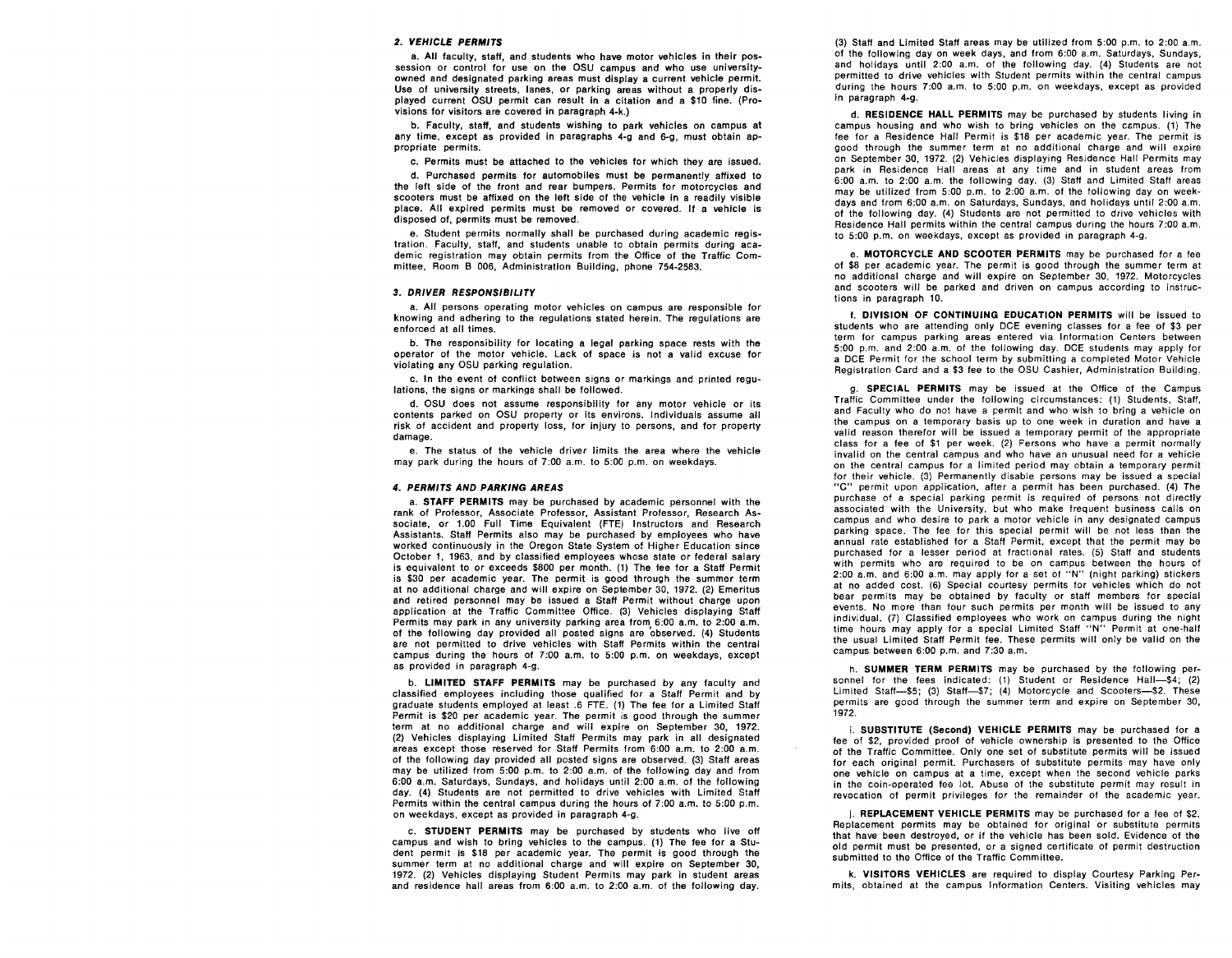park, provided all posted signs are observed, in the designated visitor parking areas from 7:00 a.m. to 5:00 p.m., and thereafter in any parking areas until 2:00 a.m. If Information Centers are not open, visitors may park on campus without a Courtesy Parking Permit. (Also see parking privileges that are specified in paragraph 6-g.) Visitors staying overnight in a residence hall may obtain parking instructions from the Residence Hall desk clerk, or from Campus Security by dialing 754-1473.

1. COIN-OPERATED FEE PARKING is provided for visitors' vehicles, and for faculty and staff displaying Staff or Limited Staff Permits, in the parking lot located across from the OSU Book Store. The parking fee is \$.25 per entry from 7:00 a.m. to 5:00 p.m. on weekdays. During other times the gate will be raised and parking in this lot is available to all vehicles displaying visitors or any current OSU permit.

#### S. REFUNDS

a. Students or staff members who leave the university, dispose of their vehicle without replacing the permit, or are dissatisfied with the permit are entitled to refunds which will be made only for whole terms (Fall, Winter, Spring). Upon return of the permit or fragments thereof showing the registration numbers, refund will be made. Refunds for a term will not be made if the permit is returned after the published date for late school registration for that term. Refunds will not be made if a vehicle has been cited more than five times during the academic year for traffic or parking violations.

#### 6. DRIVING AND PARKING REGULATIONS ON CAMPUS

a. Anyone operating a vehicle on campus shall observe speed limits, barricades, bicycle lanes, crosswalks, No U-turns, stop signs, and all other traffic signs and regulations, and shall drive in a safe and prudent manner. The speed limit on campus is 15 m.p.h. except where otherwise posted. Driving or parking vehicles on sidewalks, lawns, lanes, and other areas not designated for driving or parking is prohibited.

b. Campus traffic boundaries and parking areas are indicated on the campus traffic map, printed and issued with these regulations.

c. Only vehicles with Staff or Limited Staff Permits and visitors' vehicles will be authorized entrance at Information Centers during the hours 7:00 a.m. to 5:00 p.m. on weekdays, except as provided in paragraph 4-g.<br>d. Students are not permitted to drive vehicles with Staff or Limited

Staff Permits within the central campus during the hours 7:00 a.m. to 5:00 p.m. on weekdays, except as provided in paragraph 4-g.

e. To prevent blocking of sidewalks or damaging shrubs, all vehicles shall park headed into the curb except in parallel parking zones. Vehicles shall park within indicated boundaries.

f. Vehicles shall not be parked in loading zones at any time for any purpose other than loading and unloading, and for such purpose maximum time is 10 minutes.

g. Parking is permitted to vehicles without permits in certain university-<br>owned lots and areas during certain hours as follows: (1) Parking from<br>5:00 p.m. to 2:00 a.m. of the following day on weekdays, and from 6:00 a.m. to 2:00 a.m. the following day on Saturdays, Sundays, and holidays is permitted in those peripheral parking areas on campus that can be entered without driving via the Information Centers or against a "DO NOT ENTER" or "ONE WAY" traffic sign.

h. Vehicles other than those displaying Residence Hall Permits and those with "N" permits (par. 4-g) are prohibited from parking on campus from 2:00 a.m. to 6:00 a.m. daily. Vehicles with Residence Hall Permits must park during those hours in the residence hall areas designated on the map in this publication.

i. All vehicles parked on university property are required to observe posted traffic and parking signs.

#### 7. TRAFFIC COMMITTEE AND TRAFFIC COURTS

a. The Traffic Committee is responsible to the University President for the administration and modification of traffic regulations. Requests for hearings and suggestions for enforcement, modification, or amplification of traffic regulations should be sent to the Traffic Committee.

b. Any appropriate matter presented to the Traffic Committee will be considered by the committee or referred to the proper Traffic Court to determine what action, if any, is required. Such action will normally be in the form of a recommendation to the President's Office, through the Dean of Administration, Dean of Students, or Dean of Faculty.

c. Hearings on student violations (except DCE) will be considered by the Student Traffic Court; hearings on violations by others will be considered by the Staff Traffic Court.

### 8. PENALTIES FOR OFFENSES

a. Failure to display a permit on vehicle parked within campus boundaries in violation of these regulations: Fine to \$10.

b. Falsification of information or altering, defacing, or transferring a permit to another motor vehicle for which a permit was not issued: Fine to \$10 and/or revocation of the permit.

#### c. Parking offense: Fine to \$5.

d. Any other violation of these regulations: Fine to \$10.

e. Improper driving including, but not limited to, such offenses as reckless driving, driving while intoxicated, speeding, driving the wrong way on a one-way street, failing to stop at stop signs, excessive noise, and other offenses not specified herein which are violations of the motor vehicle laws and ordinances of the State of Oregon or City of Corvallis, may be prosecuted in the appropriate state or municipal courts.

f. A vehicle may be immobilized or towed and impounded, and is subject to towing and storage fees in addition to fines if: (1) the vehicle is a traffic hazard or a hazard to public safety, (2) or is found on university-landscaped areas, (3) or if campus traffic regulations have been circumvented.

g. An excessive number of citations (over five per academic year) may result in forfeiture of a permit for the balance of the academic year. This action may be appealed to the appropriate Traffic Court. Failure to comply with these instructions can result in immobilizing or impounding of the violator's vehicle by Campus Security when it is found on campus.

#### 9. ENFORCEMENT AND APPEALS

a. All penalties prescribed in paragraph 8, other than violations referred to appropriate courts of law as provided in paragraph 8-e, will be administratively enforced by OSU. For all administratively enforced violations, a traffic citation or notice of offense, together with the scheduled fine, will be given the violator or attached to the violator's vehicle.

b. Fines for cited violations shall be paid to the university at the cashier's office, OSU, on or before the date indicated on the citation.

c. A person charged with a violation may, at his option, have the matter presented to and heard before the Staff Traffic Court or Student Traffic Court, whichever is appropriate. For visitors the Staff Traffic Court is the appropriate body. In such cases, the appropriate court shall render judgment and its findings shall be conclusive subject to appeal to the Uni-<br>versity President. A person desiring a hearing before the Staff or Student Traffic Court should appear at the Office of the Traffic Committee within the time specified on the citation. Alternatively, if the person cannot be physically present, he may write to the Traffic Committee Office and request instructions for a hearing. UPON PAYMENT TO THE OSU CASHIER OF BAIL IN THE AMOUNT ON THE CITATION AND THE PREPARATION OF A REQUEST FOR HEARING INDICATING WHY THE FINE SHOULD NOT BE IMPOSED, the case will be scheduled for review.

d. A student who fails to post bail for a violation on or before the date specified in the citation will, after written notice, have the amount deducted from his general deposit.

e. The student's registration packet and enrollment during the registration period will also be withheld if any penalties under these regulations remain unpaid at the time of registration.

f. A faculty or staff member who fails to post bail for any citation on or before the date specified in the citation will, after written notice, have the amount deducted from his payroll check.

#### 10. MOTORCYCLE AND SCOOTER OPERATION

a. Parking areas for motorcycles and scooters are specifically allocated and marked as follows: SW Corner of Campus Way and 15th Street; NW gate of Bell Field on 26th Street; East side of Park Terrace south of Monroe Street; South of Callahan Hall on Adams Street; SW Corner of Sackett parking lot; west end of lower campus parking lot. Additional areas may be designated from time to time.

b. Motorcycles and scooters with permits may also park in any student parking area providing they do not occupy an automobile parking space or hinder the maneuverability of parked automobiles.

c. Motorcycles and scooters are prohibited from parking in any yellow painted areas, crosswalks, loading zones, time limit zones, bicycle parking areas, or in the interior of campus buildings, and are not permitted to drive on sidewalks, lanes, paths, or other pedestrian areas.

d. Motorcycles and scooters are prohibited from the central campus during the hours from 7:00 a.m. to 5:00 p.m. on weekdays.